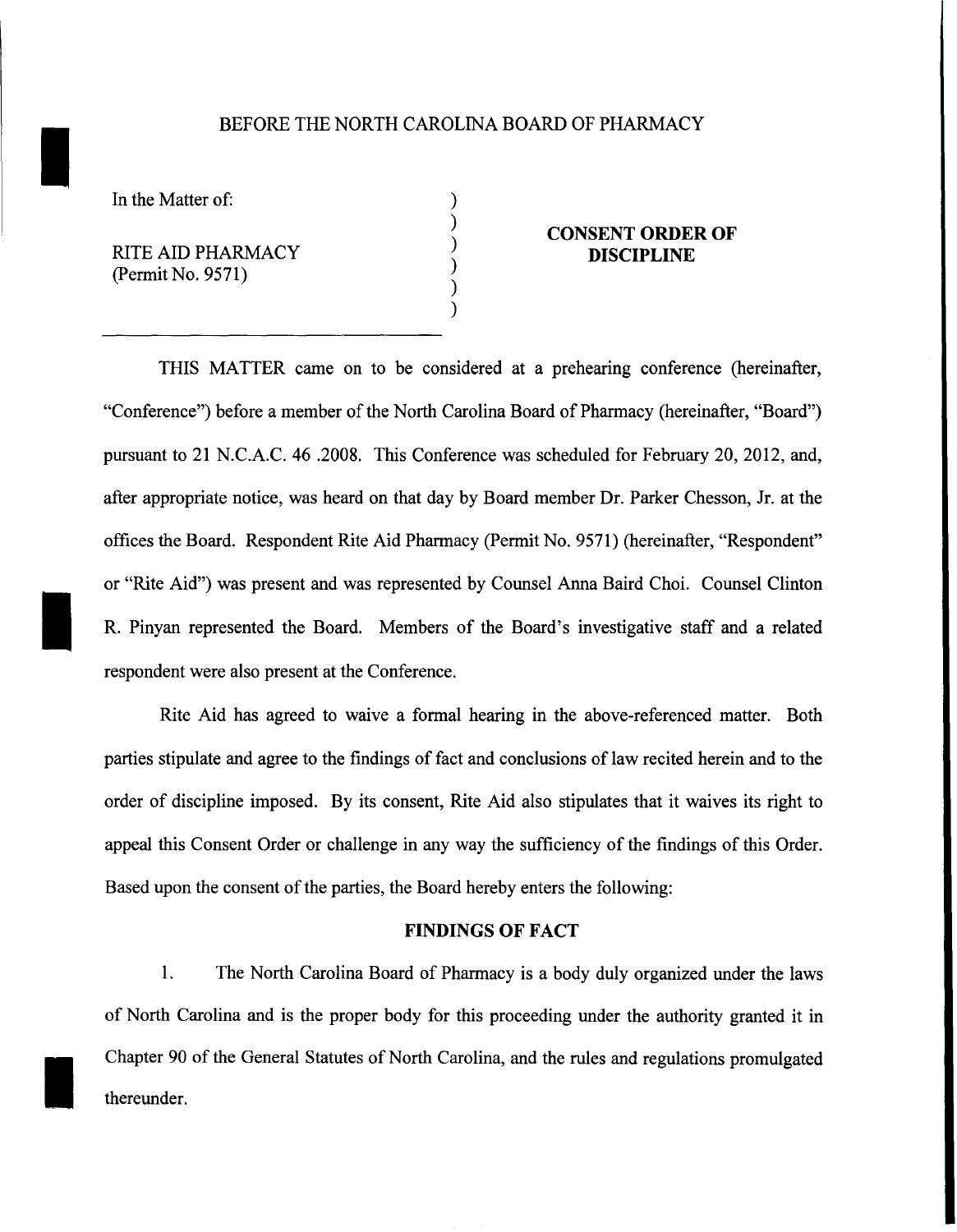2. Respondent Rite Aid Pharmacy is the holder of Pharmacy Permit No. 9571, which Pharmacy is located at 2127 Chapel Hill Road, Burlington, North Carolina (the "Pharmacy"). Rite Aid and its employees were subject to the rules and regulations of the North Carolina Board of Pharmacy and the laws of the State of North Carolina.

I

I

3. On May 10, 2009, R. Ph. Jaymie Ramirez assumed the duties of pharmacist-manager at the Pharmacy. She succeeded R. Ph. Charles Hamrick as pharmacist-manager at the Pharmacy.

4. Respondent and Ramirez failed to timely notify the Board that Ramirez had become the pharmacist-manager of the Pharmacy. Ramirez testified that, upon assuming those duties, she promptly signed the Certificate of Successor as Pharmacist-Manager on the Pharmacy's 2009 permit and forwarded it to her supervisor to be submitted to the Board. However, the Pharmacy did not forward the permit to the Board. Ramirez further testified that she and Rite Aid never followed up on the status of the change in pharmacist-manager, notwithstanding the fact that she and Rite Aid knew that both (a) if the permit had been submitted to the Board, the Pharmacy would have received a reissued permit certificate listing Ramirez as pharmacist-manager, and (b) they did not receive any such reissued permit certificate. Rite Aid and Ramirez acknowledged their failure to follow up with the Board about the change in pharmacist-manager.

5. Ramirez and Rite Aid renewed the Pharmacy's permit for 2010 without notifying the Board of the change in pharmacist-manager. On December 1, 2009, the Board issued the new 2010 Pharmacy permit to Hamrick. By its terms, the permit was required to be signed by the pharmacist-manager to whom it was issued (Hamrick). Because Hamrick had ceased his service as pharmacist-manager seven months earlier, he did not sign the 2010 permit. Ramirez

2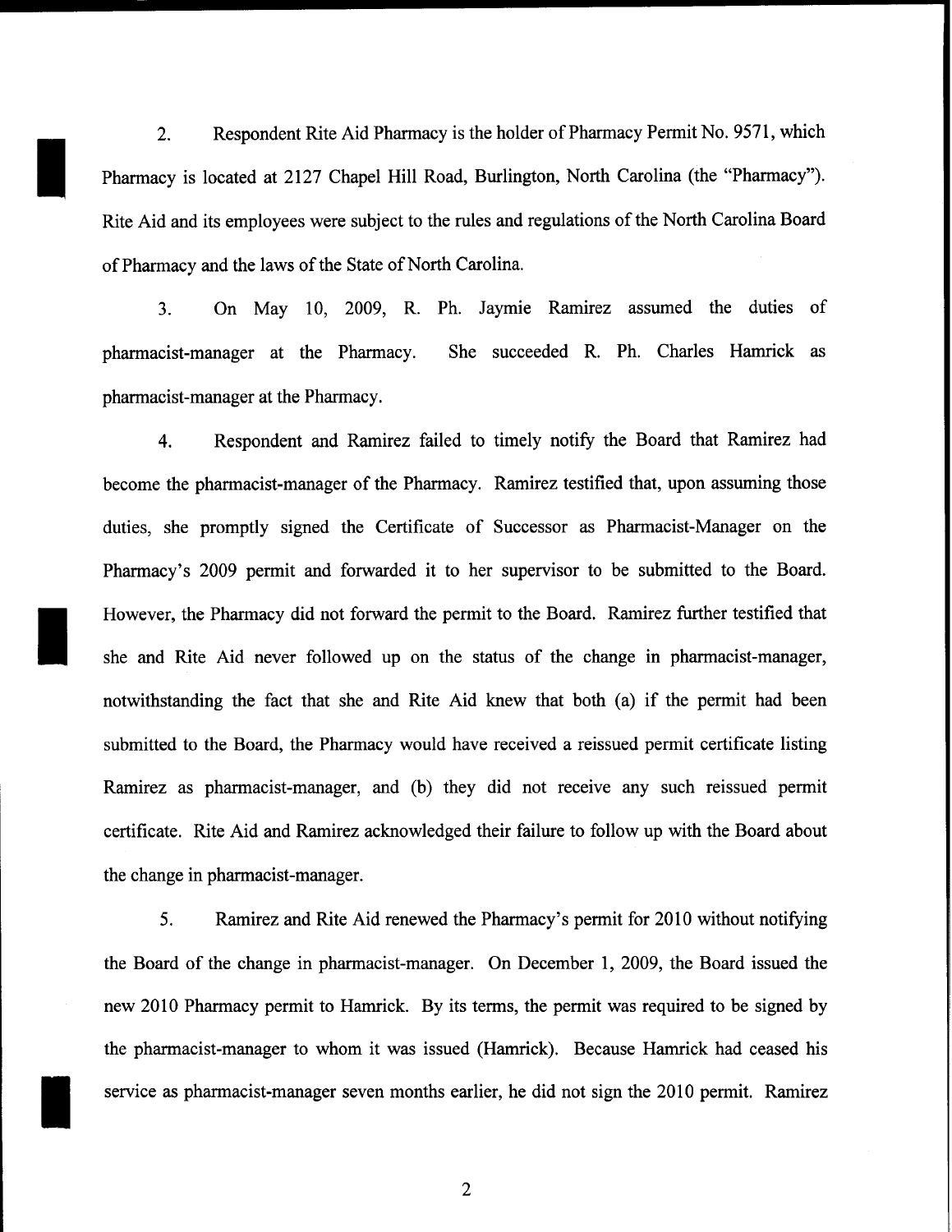further testified that she did not notice that the 2010 permit was not issued to her and testified that the unsigned permit was displayed in the pharmacy for nearly a year.

I

I

I

6. In November 2010, Ramirez and Rite Aid were in the process of applying to renew the Pharmacy's permit for 2011. At that time, they realized that (a) the Board had never been notified of the change of pharmacist-manager, (b) they had applied for a 2010 permit in the name of Hamrick (although he had ceased serving as pharmacist-manager in May 2009), (c) the 2010 permit had been issued to Hamrick, (d) the 2010 permit had never been signed by the pharmacist-manager, and (e) for nearly one year, the Pharmacy had displayed an unsigned permit issued to a former pharmacist-manager.

7. Upon discovering the violations, on November 24, 2010, Rite Aid promptly reported the change in pharmacist-manager and returned its 2010 permit containing a Certificate of Successor as Pharmacist-Manager that Ramirez had signed on that same date.

### CONCLUSIONS OF LAW

1. All parties are properly before the Board, and the Board has jurisdiction over Respondent and the subject matter of this proceeding.

2. Respondent's conduct, as set out in the findings of fact above, constitutes grounds for discipline pursuant to N.C. Gen. Stat. § 90-85.38 because Respondent's acts were in violation ofN.C. Gen. Stat.§§ 90-85.21(a), 90-85.38(b) and 90-85.40(b) and (f).

# CONCLUSIONS REGARDING DISCIPLINE

Based upon the foregoing Findings of Fact and Conclusions of Law, and with the consent of Respondent, the Board enters the following:

3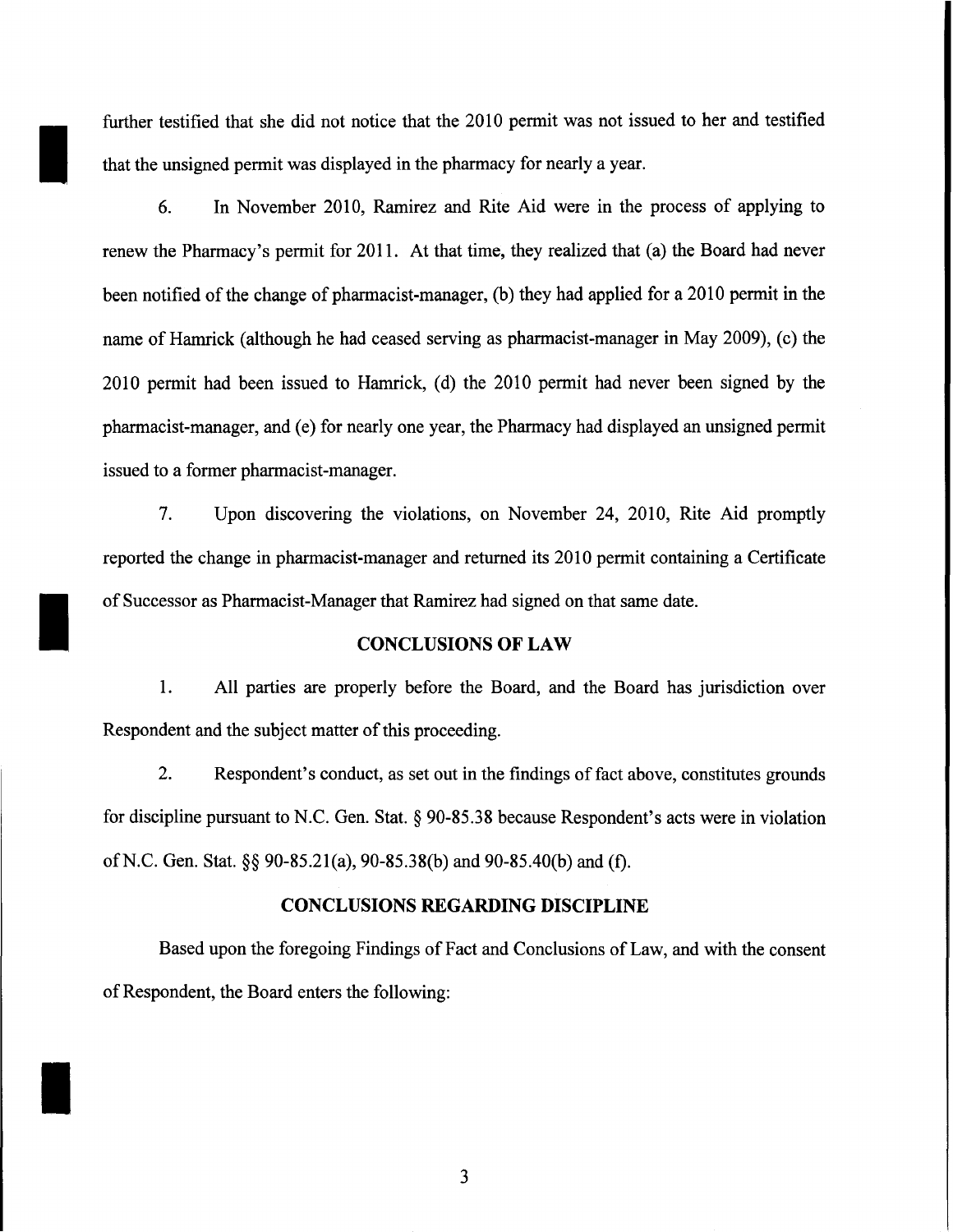# **CONSENT ORDER OF DISCIPLINE**

Respondent Rite Aid Pharmacy (Permit No. 9571) is hereby REPRIMANDED.

This the  $\frac{21}{\nu}$  day of  $\frac{1}{\lambda}$  and 2012.

I

I

I

NORTH CAROLINA BOARD OF PHARMACY

 $1/1$ By: Jack W. Campbell, IV **Executive Director**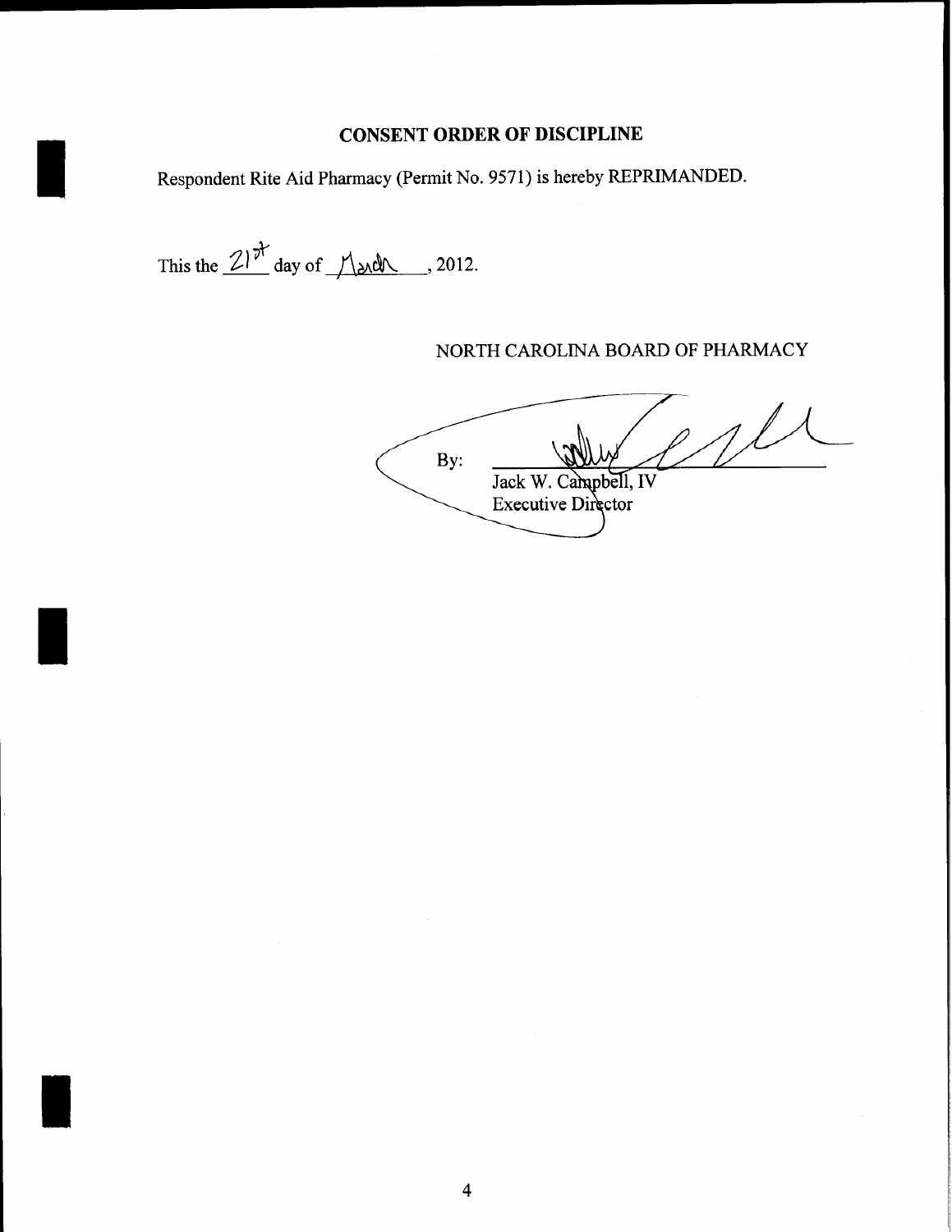Rite Aid Pharmacy, the holder of permit nwnber 9571, has full knowledge that it has the right to a formal hearing, at which it would have the right to be represented at its expense by counsel, in this matter. The undersigned freely, knowingly and voluntarily waives such right by entering into this Consent Order. The undersigned understands and agrees that by entering into this Consent Order, it certifies that it has read the foregoing Consent Order and that it voluntarily consents to the terms and conditions set forth therein and relinquishes any right to judicial review of Board actions which may be taken concerning this matter. The undersigned further understands that should it violate the terms and conditions of this Consent Order, the Board may take additional disciplinary action. The undersigned understands and agrees that this Consent Order will not become effective unless and until approved by the Board. The undersigned understands that it has the right to have counsel of its choice review and advise it with respect to its rights and this Consent Order, and represents that it enters this Consent Order after consultation with its counsel or after knowingly and voluntarily choosing not to consult with counsel.

The undersigned certifies that its agent executing this Consent Order is duly authorized to accept the Consent Order on behalf of the permit holder and to bind the permit holder.

ACCEPTED AND CONSENTED TO BY:

RITE AID PHARMACY (Permit No. 9571)

quider  $DateJ - 8 - 102$ 

JIO PIRSI Title:

fennsylvaniq<br>-NORTH CAROLINA Imberland countr

I

I

I

I, the undersigned Notary Public of the County and State aforesaid, do hereby certify that the following person(s) personally appeared before me this day, and each acknowledged the due execution of the foregoing document:  $\sqrt{N}$   $\sqrt{N}$   $\sqrt{2}$   $\sqrt{2}$ 

Date:  $3|8|1$ 

otar

EXPITES:<br>**Connomment of Finney Name**